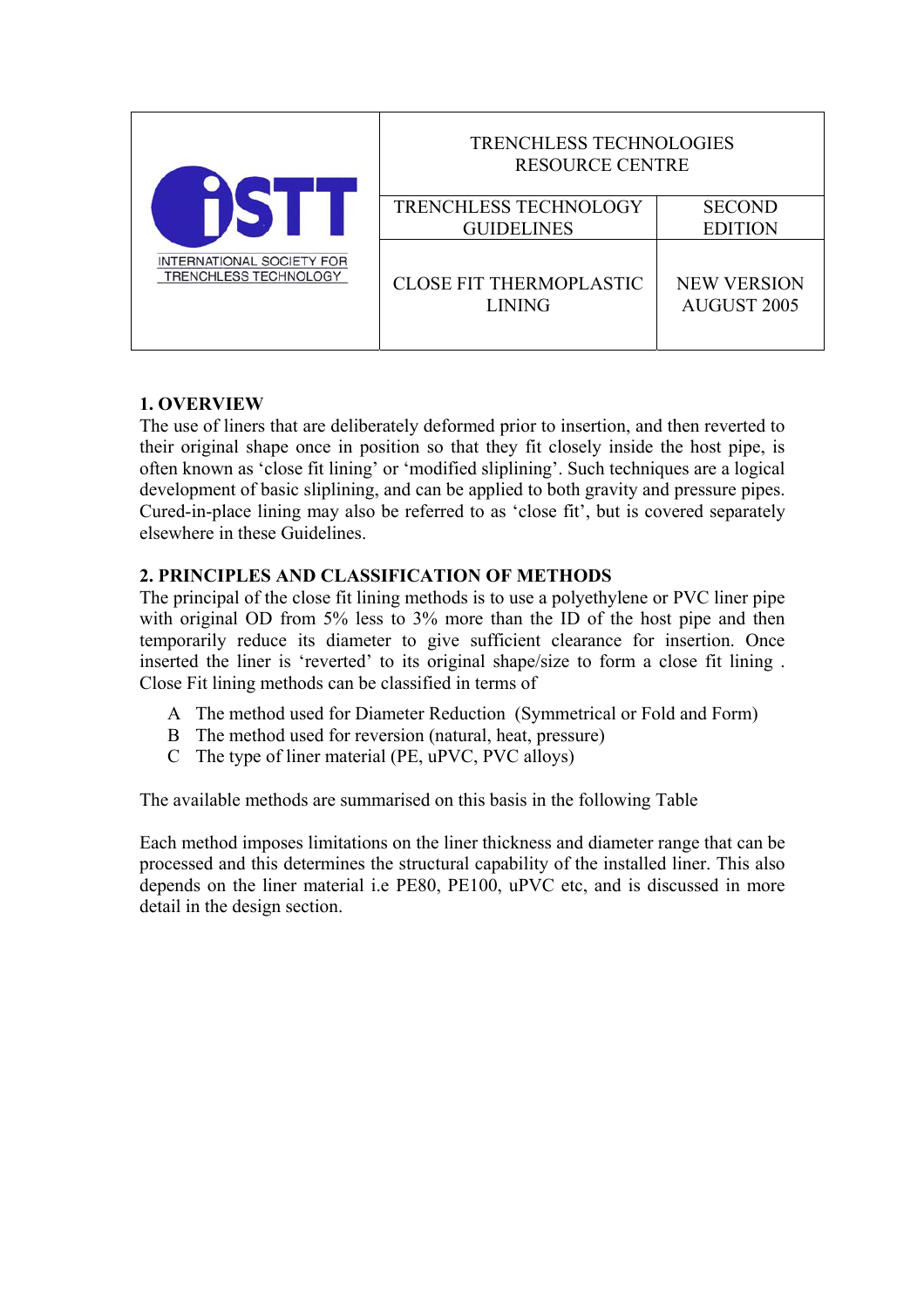# **3. SYMMETRICAL REDUCTION SYSTEMS**

These involve reducing the diameter of a PE liner pipe by pulling or pushing it

|                  | <b>REDUCTION</b><br><b>METHOD</b> | Material                   | Min<br>Dia<br>(mm) | Max<br>Dia<br>(mm) | Max<br><b>SDR</b><br>min<br>(t) | Min<br><b>SDR</b><br>Max<br>(t) | Strength<br>class | Max<br>Pressure<br>Class<br>$IV$ (bar)           | Main<br>Application        |
|------------------|-----------------------------------|----------------------------|--------------------|--------------------|---------------------------------|---------------------------------|-------------------|--------------------------------------------------|----------------------------|
| symmetrical      | Tension                           | PE 80/100                  | 75                 | 1000               | 80                              | 11                              | $2/3$ or<br>4     | 16                                               | Pressure                   |
|                  | Compression                       | PE 80/100                  | 100                | 500                | 33                              | 11                              | $2/3$ or<br>4     | $16$ up to<br>400<br>then 10                     | Pressure                   |
|                  | No reduction                      | uPVC/moPVC                 | 100                | 900                | 42                              | 18                              | $\overline{4}$    | 10                                               | Pressure                   |
| Fold and<br>form | Site folded                       | PE 80/100                  | 75                 | 1600               | 80                              | 26                              | $2/3$ or<br>4     | $6\omega$<br>$400$ to<br>$2.5 \; \omega$<br>1600 | Pressure                   |
|                  | Factory                           | PE 80/100                  | 100                | 500                | 33                              | 17                              | $2/3$ or<br>4     | 10                                               | Pressure<br>and<br>Gravity |
|                  | folded (Hot)                      | uPVC and                   | 150                | 500                | 33                              | 33                              | N/A               | N/A                                              | Gravity                    |
|                  |                                   | alloys                     | 100                | 600                | 25                              | 14                              | $\overline{4}$    | 16                                               | Pressure                   |
|                  | Factory<br>Folded<br>(cold)       | PE                         | 100                | 300                | 50                              | 33                              | 2/3               | N/A                                              | Pressure                   |
|                  | Factory<br>Folded (hot)           | Polyester<br>reinforced PE | 70                 | 200                | 50                              | 30                              | $\overline{4}$    | $16$ to<br>150 10<br>to 250                      | Pressure                   |

through a die consisting of either a hole in a plate or a circular aperture formed from a series of grooved rollers. The circular cross section of the liner is retained during diameter reduction and subsequent reversion. The methods can be further subdivided into TENSION and COMPRESSION based systems depending on the source of the energy used to deform the liner.

In TENSION based systems the liner is winched through a die directly into the pipe to be renovated. The diameter reduction produced by the die is maintained by the tension in the winch wire. Once the winch tension is released the liner begins to return fairly rapidly toward its original OD until it hits the pipe wall to form a tightly fitting liner.

A development of this technique utilises standard uPVC pressure pipe with an OD some 10 to 20% smaller than the host pipe ID. After insertion the liner is expanded by heat and pressure to a close fit. During the expansion process molecular orientation occurs which increases the hoop tensile strength and pressure capability.

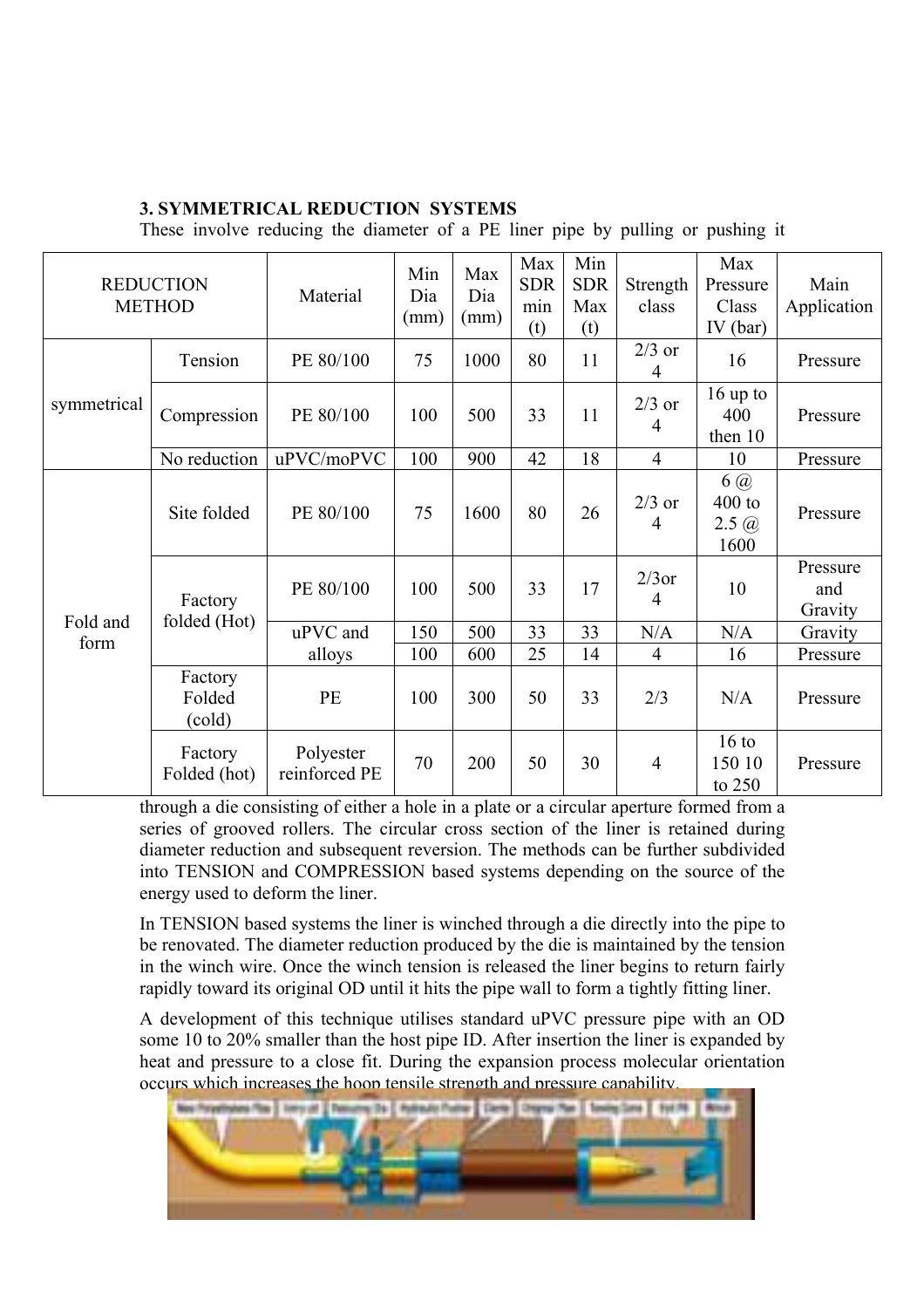After winching the reduced diameter liner into the host pipe and sealing both ends, pressure is applied to revert the liner to its original size. The technique can be applied to fully pressure-rated pipe, or to thin-walled non-structural liners for corrosion protection and leak sealing, and liners can be installed around gradual bends. Systems are commonly available in diameters from 100 to 600 mm, but the technique has been used in diameters up to 1,100 mm.

In COMPRESSION based systems the liner is pushed through a series of circular apertures formed by an array of grooved rollers. The reduction in diameter is associated with an increase in wall thickness and is substantially retained until subsequent reversion using internal water pressure. This characteristic allows diameter reduction to be separated in terms of time and/or location from insertion and reversion. It also allows the reduction process to be paused to allow attachment of additional liner lengths before the reduction equipment.



Machine for simultaneously reducing the diameter of a PE pipe. and inserting it into the host pipeline

The techniques were developed for the gas industry, although they are suitable for most types of pressure pipes including potable water mains. Because the diameter reduction is limited by the properties of the material, these processes are not commonly used in sewers, which may have displaced joints or other dimensional irregularities. A material with a higher flexural modulus than most swaged liners is also preferable for gravity pipes with high external loading.

#### **4. FOLD AND FORM PROCESSES**

Folded liners are sometimes known as 'fold and formed pipeliners' (FFP), and most involve forming the liner pipe into a 'U' or 'C' shape prior to installation. As with reduced-diameter liners, the principle of folded liners is to reduce the effective size of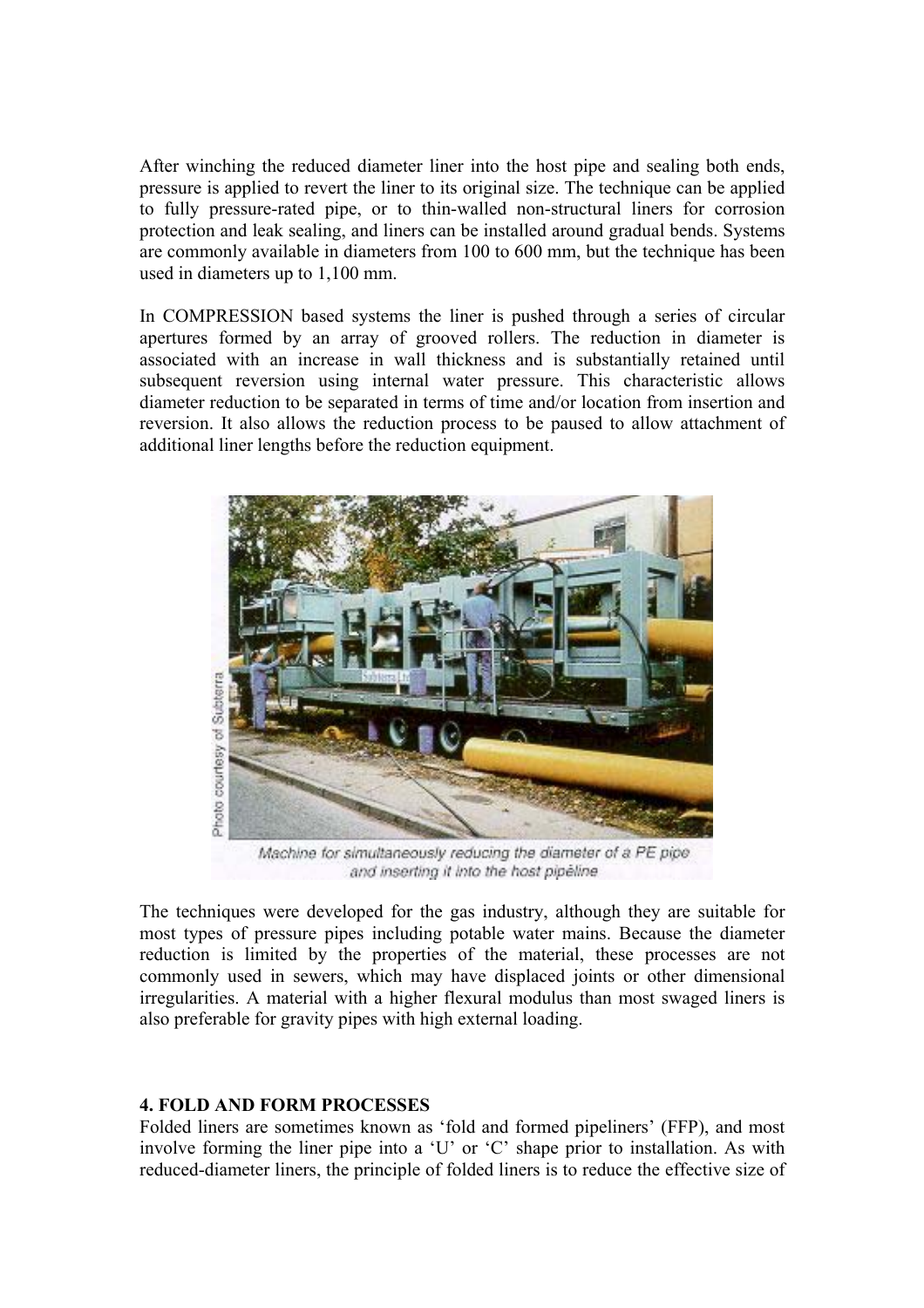the liner during insertion, and then to revert it to its original shape to produce a close fit within the host pipe. Folded liners are available for both pressure and gravity pipelines. Polyethylene is generally used for pressure applications, whilst PVC folded liners are available for gravity pipes.

In some systems, the liner is folded in the factory and delivered to site in coils. It is then winched into the host pipe. PE liners, especially thin-walled ones, may be reverted by pressure alone, but PVC liners require heating. In other systems, PE liners are folded on site as part of the insertion process. Factory folded PE liners for pressure pipes are available in diameters up to 450 mm, whilst liners folded on site can extend to 1,600 mm diameter.



The folded liner is inserted into the host pipe, and then reverted to its original shape

As an alternative to folding the pipe prior to delivery, there is a close-fit lining technique for thin-walled liners in which a circular PE pipe is pushed through a forming machine on site. The technique uses standard PE pipe, which is folded into a 'U' or 'C' shape for insertion into the existing pipe. The shape is retained by temporary straps that break when the installed liner is pressurized during the reversion stage. The liner can be installed in long lengths (over 1,000 m), and around bends subject to pipe diameter and other factors.

Thermoplastic PVC liners are often pre-heated before insertion to increase flexibility, and, once in place, are heated internally to create a uniform temperature throughout the material. Reversion can be achieved progressively by inserting a rounding device into the upstream end of the liner, which is propelled by steam pressure to the downstream end. As the device progresses it expands the liner against the wall of the host pipe, and also forces out any liquids between the liner and the pipe. When flexible, the liner moulds to the shape of the host pipe, and usually forms dimples at lateral connections. Pressure is maintained while the liner cools to a rigid state, after which the ends are trimmed and laterals reopened. A typical installation takes approximately five hours. It should be noted that groundwater infiltration may adversely affect the ability of the liner to reform to the shape of the host pipe, and the use of an alternative technique may be desirable under such circumstances.



Folded PVC liner for sewer renovation. showing close fit after reversion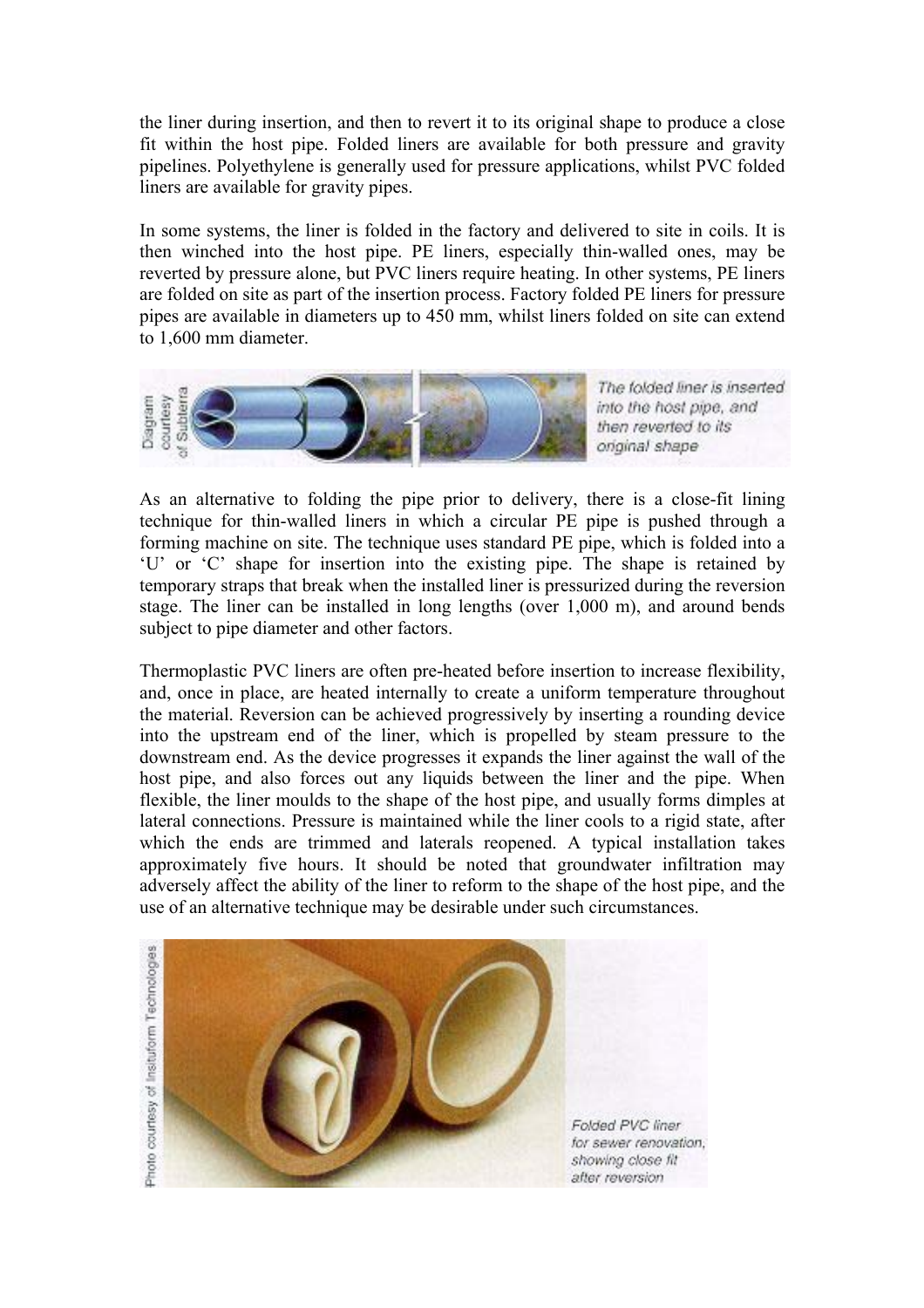Folded PVC liners are available in diameters from 100 to 350 mm, and are made from a type of PVC that is modified to accommodate the folding and reforming process. The degree of modification varies greatly between different products - some have a relatively high flexural modulus of between 2,000 and 2,500 MPa, whilst other highly modified compounds attain values of only 900 to 1,100 MPa, a figure similar to polyethylene. This must be taken into account in the structural design of the liner.

Close-fit renovation of small diameter pipelines with a pressure-rated polyethylene replacement can be achieved using cross-linked polyethylene (PE-X) whose properties include shape memory. This allows pipes to be extruded at a given diameter and subsequently reduced in size by about 25%, the product then being coiled into long lengths for delivery to site. The size reduction allows the negotiation of constrictions and offset joints.



Once inserted, the pipe is heated using a hot air tool, which activates the shape memory of the material and causes it to revert to the size at which it was extruded. The liner pipe expands to achieve a close fit, moulding itself to any intrusions and joints. If, prior to reversion, the host pipe is broken out at the position of branch connections, the new pipe expands to the correct dimensions for the use of standard electrofusion fittings.

A water main relining system is available which comprises a circular woven polyester jacket encapsulated in polyethylene. This flexible hose is folded in a tight 'C' shape before being inserted into the host pipe and inflated using low pressure steam. The process produces a thin walled liner which can have an unsupported fifty-year burst strength of up to 23 bar depending on diameter. The system is currently available in the size range 70 to 200 mm, and lengths of up to 200 m can be installed in one operation. The system can be used to line through bends.

Two techniques for relining small diameter (12 to 18 mm) water service pipes are aimed at leakage control and the avoidance of contamination from lead pipes. In the first, a folded polyethylene film liner is wound on a reel contained within a pressure vessel. The motive force is created by air pressure acting on a small flexible 'bullet' fastened to the end of the liner. Air from an oil-free compressor is released into the pressure vessel, driving the bullet into the pipe and carrying the liner behind it. The liner is then inflated with compressed air and held in place with standard plumbing fittings, allowing the water supply to be reinstated quickly. The second involves the insertion of an undersized, extruded polyester (PET) tube, which is expanded with steam pressure and secured in place with standard plumbing fittings.

Factory folded liners are supplied to site on a coil or drum while site folded systems use strings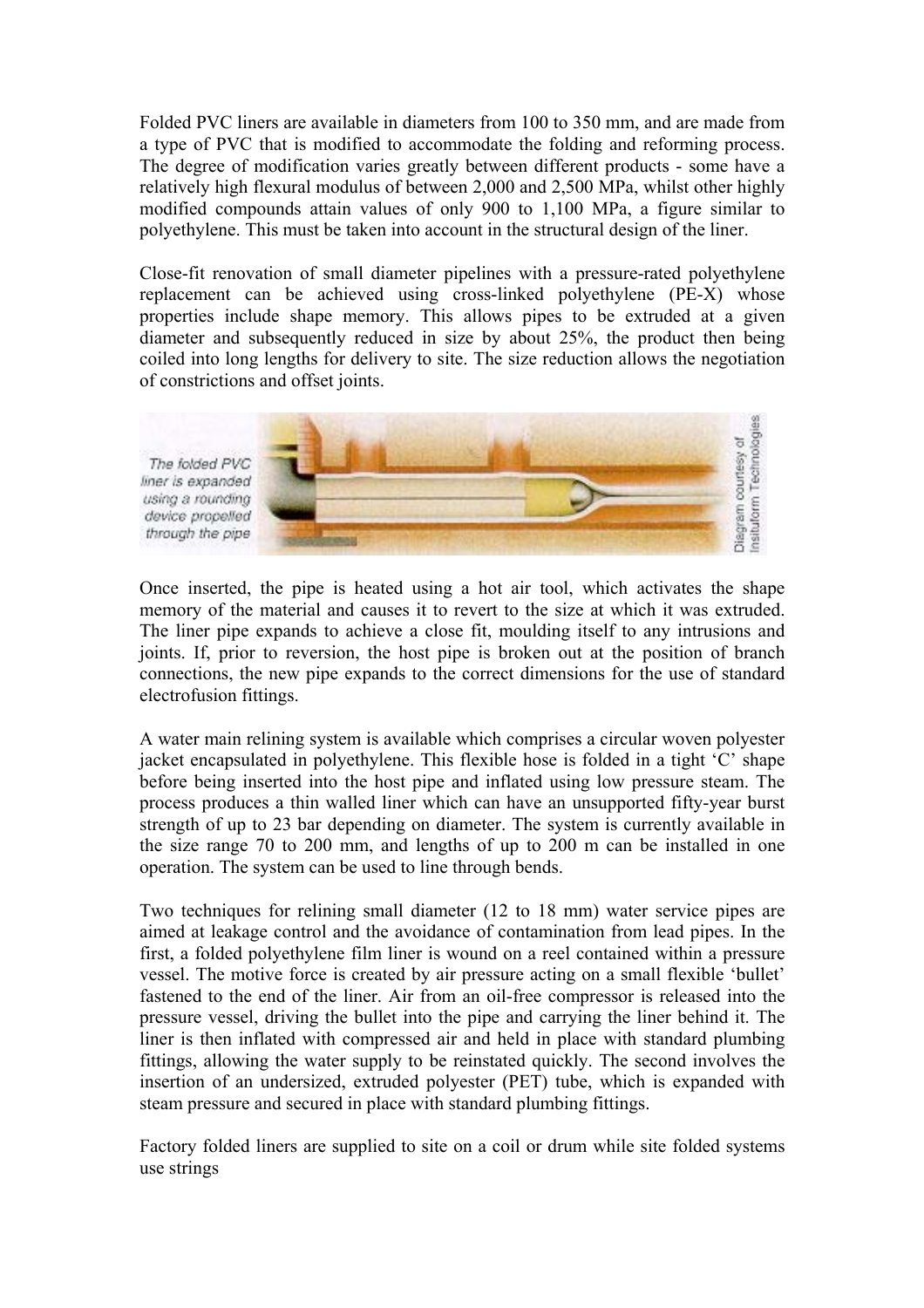### **5. APPLICATIONS**

| <b>Sewers</b>                            | Yes                      | (see note A)    |
|------------------------------------------|--------------------------|-----------------|
| Gas pipelines                            | Yes                      |                 |
| Potable water pipelines                  | Yes                      | (see note $B$ ) |
| Chemical/industrial<br>pipelines         | Yes                      | (see note H)    |
| Straight pipelines                       | Yes                      |                 |
| Pipelines with bends                     | Yes                      | (see note $C$ ) |
| Circular pipes                           | Yes                      |                 |
| Non-circular pipes                       | $\mathcal{P}$            | (see note $D$ ) |
| Pipelines with varying cross-<br>section | ?                        | (see note E)    |
| Pipelines with lateral<br>connections    | $\overline{\mathcal{L}}$ | (see note F)    |
| Pipelines with deformation               | $ 2\rangle$              | (see note E)    |
| Pressure pipelines                       | Yes                      |                 |
| Man-entry pipelines                      | Yes                      | (see note $G$ ) |

Notes:

- A. There are proprietary systems aimed specifically at the renovation of sewers, using folded liners which are then reverted, or spirally wound liners whose diameter is increased after insertion. Swage lining techniques are not, however, generally suitable for sewers.
- B. Approval of the relevant regulatory body is needed for all materials in contact with potable water.
- C. All bends add to the friction between the old and new pipes during installation, and so reduce the length of liner that can be pulled in without overstressing the pipe.
- D. Folded liners may be able to conform to some non-circular profiles when reverted. Swaged liners are intended for circular pipes.
- E. Swaged and folded liners are not able to accommodate significant variations in host pipe perimeter, but expanded, spirally wound liners may be suitable. Folded liners can sometimes be used in pipes that have become deformed.
- F. Subject to pipe diameter, internal reconnection may be possible using robotic equipment, although for pressure pipes it is more common to excavate.
- G. Some close-fit lining systems are intended for use in large diameter pipelines (including man-entry pipes), whilst others are aimed principally at the smaller sizes.
- H. Subject to the liner material being compatible with the chemicals.